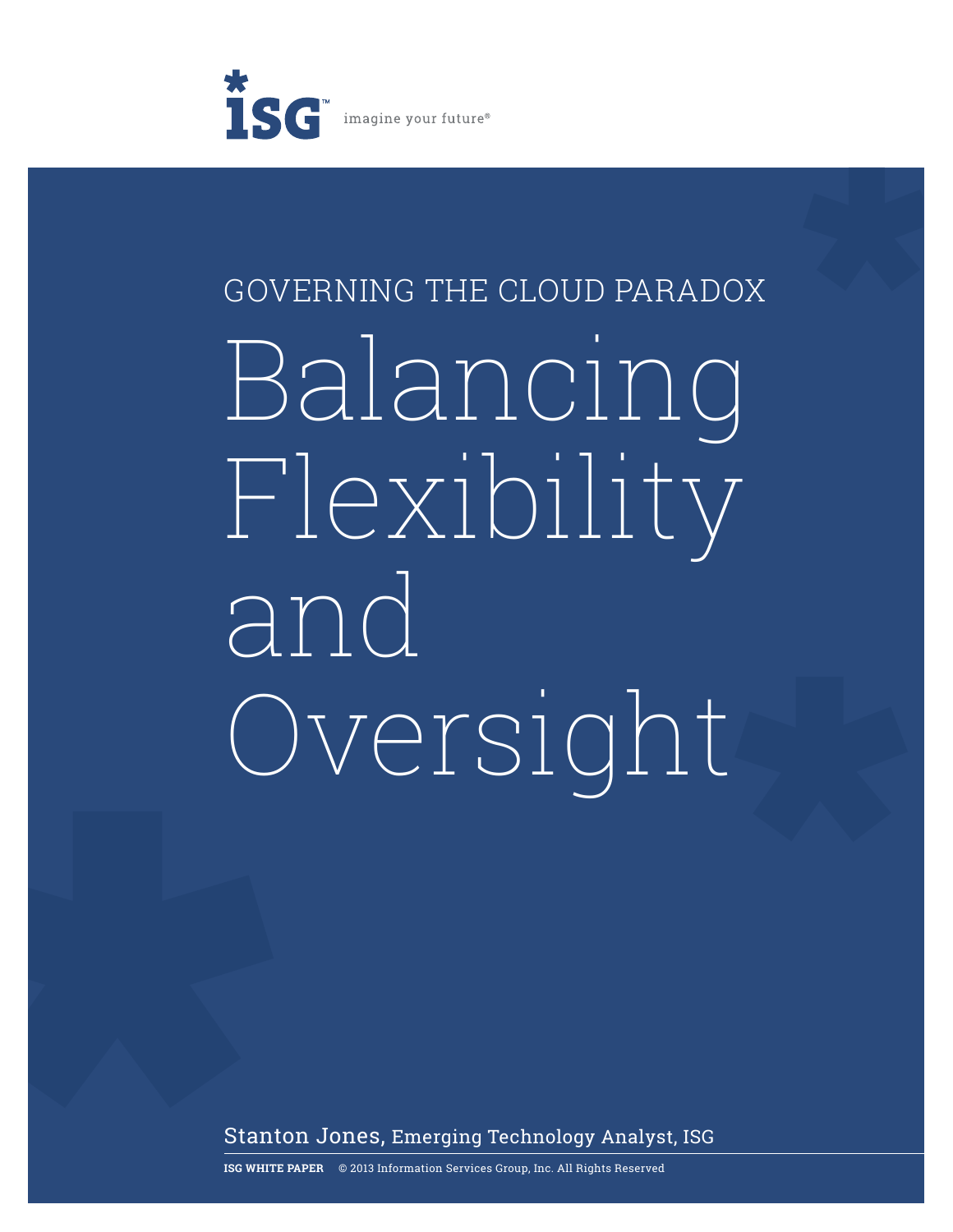

## INTRODUCTION



**In this respect, the cloud presents a "careful what you ask for" dilemma.**

Large global organizations seeking to add cloud-based capabilities to their service delivery mix face a wide range of challenges. Key among them is to achieve the flexibility and agility enabled by cloud technologies without unduly compromising oversight of IT service delivery throughout the enterprise.

In this respect, the cloud presents a "careful what you ask for" dilemma. While on-demand computing and pay-as-you-go consumption models appear attractive both to clients and service providers, in reality these benefits can undermine control and pose a variety of risks if not properly governed. Effective cloud initiatives must therefore be integrated into the organization's existing service delivery model, and governed like any other delivery method.

This ISG white paper examines the challenges businesses face in managing cloud initiatives, and examines the role of governance mechanisms to ensure smooth integration as well as continued alignment to business needs over the long term.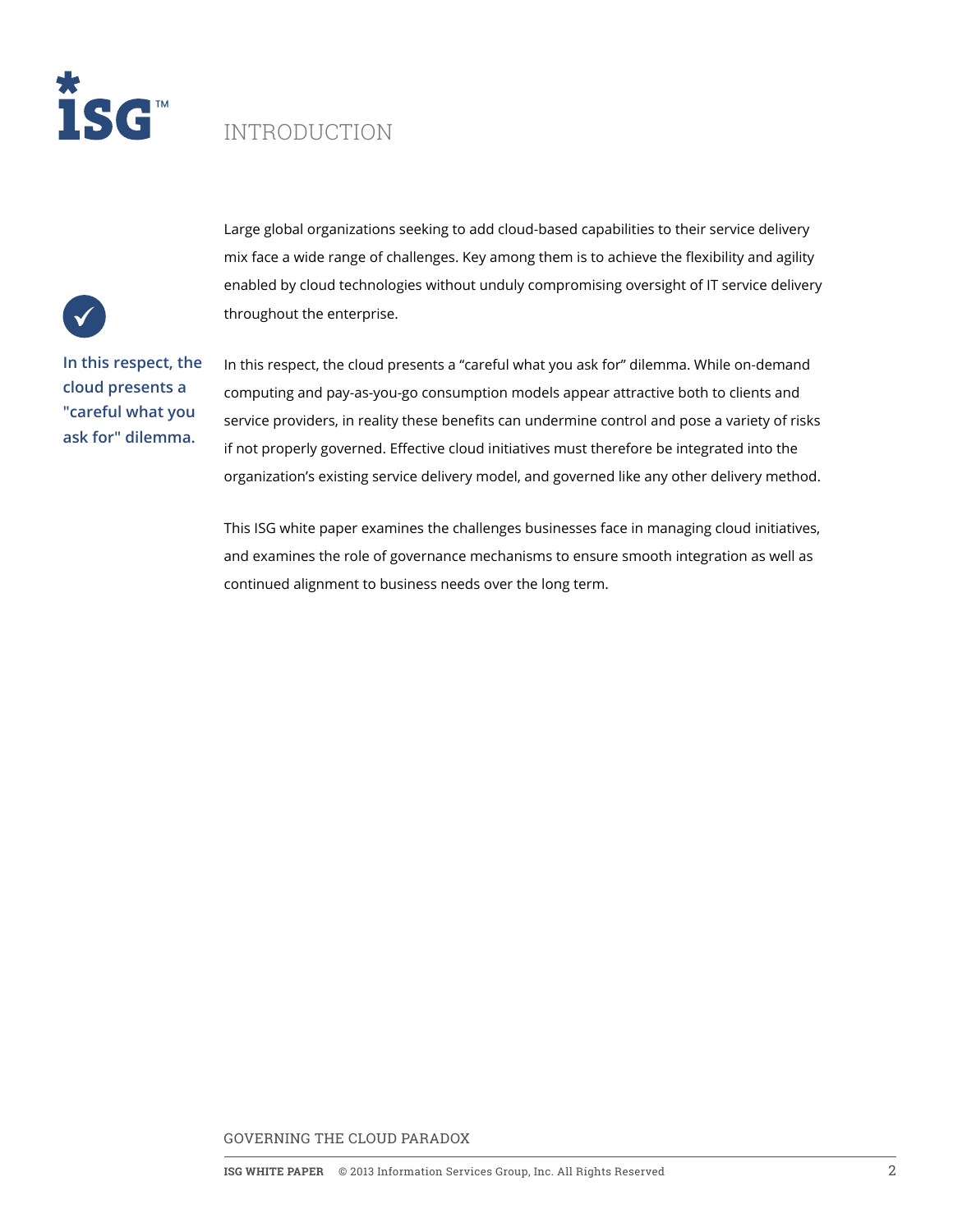

#### **DEFINING THE CLOUD PARADOX**

As a "self-service" delivery model, cloud offers significant potential advantages across the enterprise. Consider: Infrastructure as a Service (IaaS) models can allow business units to directly provision computing and storage resources; Platform as a Service (PaaS) can free developers from ever-present concerns about the underlying infrastructure; and Software as a Service (SaaS) can enable business users to rapidly configure software to match requirements, rather than waiting months or years for IT to deliver a solution.

Despite these benefits, this emerging model presents risks. For one thing, delivery "as-aservice" is a dramatic departure from traditional IT, which focuses on buying hardware and building software – usually over months and years. Even for customers who source a significant portion of their IT and buy it "as-a-service," cloud delivery dramatically speeds up the delivery cycle – to a speed that most traditional outsourcing firms are not yet ready to embrace.

**A bigger concern is decreased certainly and predictability around who's ultimately in control of the environment - and who's accountable for results.**

Perhaps a bigger concern is decreased certainty and predictability around who's ultimately in control of the environment – and who's accountable for results. Traditionally, accountability stopped with the CIO, since all solutions were sourced from his or her department. Cloud changes the game dramatically by democratizing technology throughout the organization, leaving accountability gaps around key areas like demand management, information security and cost oversight.

In a traditional service delivery environment, moreover, a customer pays essentially a flat monthly rate for infrastructure and software, making budgeting and planning relatively straightforward. In a self-provisioned, on-demand cloud delivery model, meanwhile, variations in usage raise the specter of dramatic spikes and valleys in monthly spend.

#### **WHO'S IN CHARGE?**

The decentralization that accompanies cloud delivery complicates oversight and raises some thorny questions: Who is matching capacity with demand? Who is ensuring we're not paying more than we planned to pay? Are we in compliance?

The challenge is exacerbated by the manner in which cloud technology is currently being deployed in many enterprises. Ideally, development and implementation of a cloud strategy is a partnership between the CIO, COO, business unit leaders and other senior executive stakeholders. In reality, business heads who perceive the CIO as not moving fast enough often circumvent the IT department to work directly with providers across the entire cloud stack. As a result, many CIOs now face the unenviable task of reining in renegade business units that pursue ad hoc cloud initiatives. And that task becomes more onerous if the CIO lacks a credible, flexible, on-demand IT platform to offer internal customers.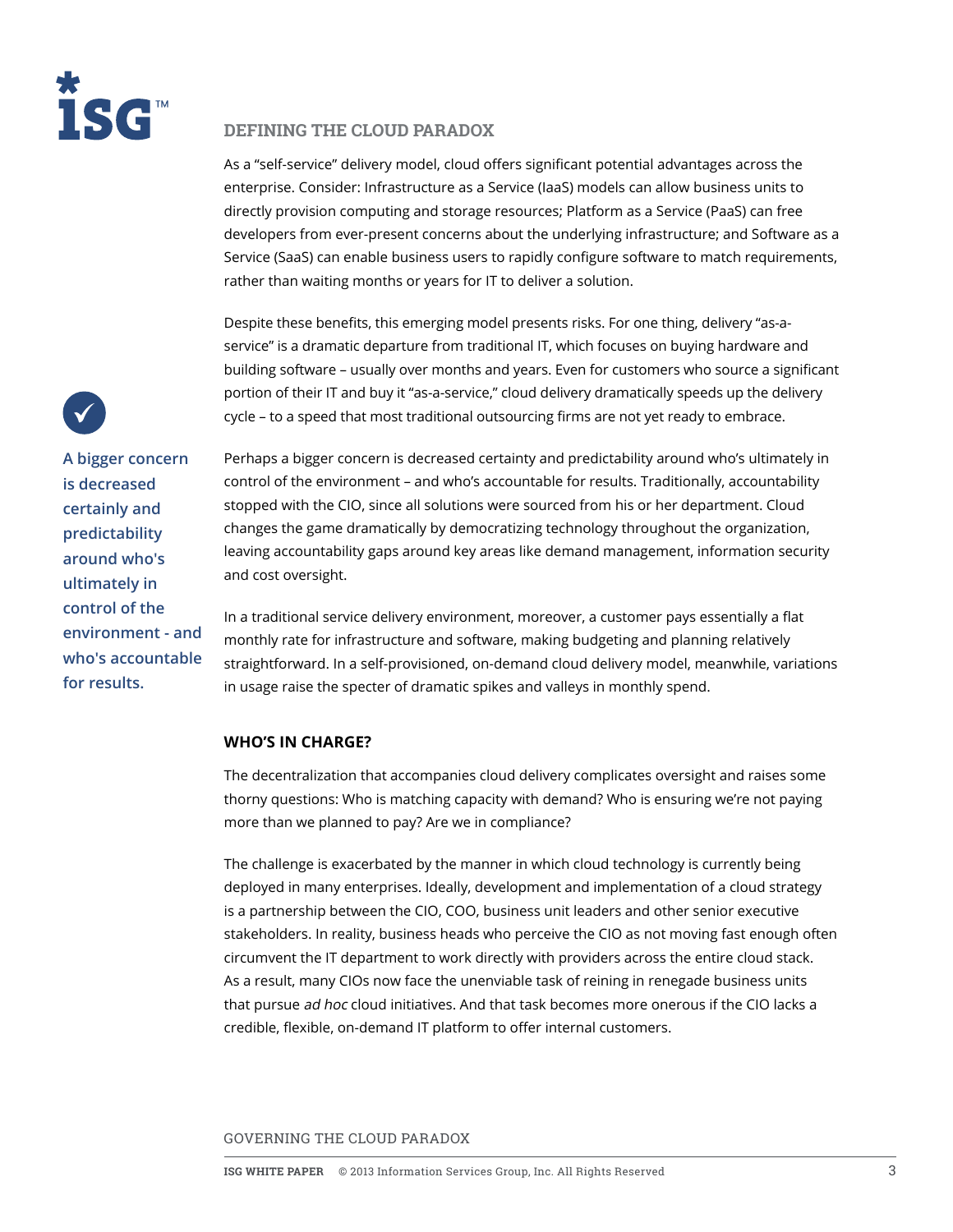

**The goal, is to strike a balance between the benefits of self-service delivery and the imperatives of corporate oversight.**

There's no silver bullet to solve this quandary. Ultimately, the CIO typically remains accountable for the cloud delivery model. But as noted earlier, if the CIO isn't up to the task, the business will find a solution without him. Governance oversight is therefore essential if a CIO is to address the cloud's flexibility/control paradox. But as in traditional environments, getting governance right is easier said than done. The goal, specifically, is to strike a balance between the benefits of self-service delivery and the imperatives of corporate oversight. Going too far in one direction poses unacceptable risks, while going too far in the other negates the benefits offered by the cloud in the first place.

In a cloud environment, governance mechanisms address the myriad challenges discussed earlier around the fundamental operational and architecture changes cloud delivery models bring to the enterprise. Specific areas where governance plays a role include demand management, capacity and utilization planning and analysis, and service level and chargeback management.

- **1. Demand Management:** Many large organizations have developed sophisticated IT service delivery frameworks, processes and tools to ensure the right IT projects are selected, funded and implemented. These frameworks are typically business-driven, and are commonly based on the "funnel" premise, whereby a set of projects goes into the funnel for the IT organization to work on. The size of the funnel depends on the size and maturity of the IT organization. Cloud technology changes this model by widening the funnel, giving business units and individual analysts more power to move projects forward. Demand will always be unlimited, but supply will, conversely, always have constraints. As such, ensuring a demand management framework is still in place – even with the new service delivery model – is crucial.
- **2. Capacity Planning:** Tightly linked with demand management, capacity planning is typically performed by IT, and is designed to ensure that "IT capacity" is adequate to meet business demand. When a funnel is in place, capacity is easier to predict and secure. However, when the funnel widens or becomes more flexible, predictability becomes far more elusive. Public cloud solves this problem by ensuring excess capacity is always available. However, many large organizations currently favor private and virtual private clouds, which don't have the scale of the public cloud model. The dynamism and "on-demand" nature of capacity in private and virtual private delivery is therefore limited. Ultimately, the business needs to understand that, even with cloud, capacity is not infinite.
- **3. Utilization Analysis:** Once demand and capacity plans are developed, day-to-day operations must remain consistent and aligned. While this requires tools that provide visibility into cloud utilization, many of today's cloud platforms and services offer only a very basic level of visibility. Organizations are therefore finding they need to invest in smaller third-party tools or build bespoke applications to gain the required insight into their environments.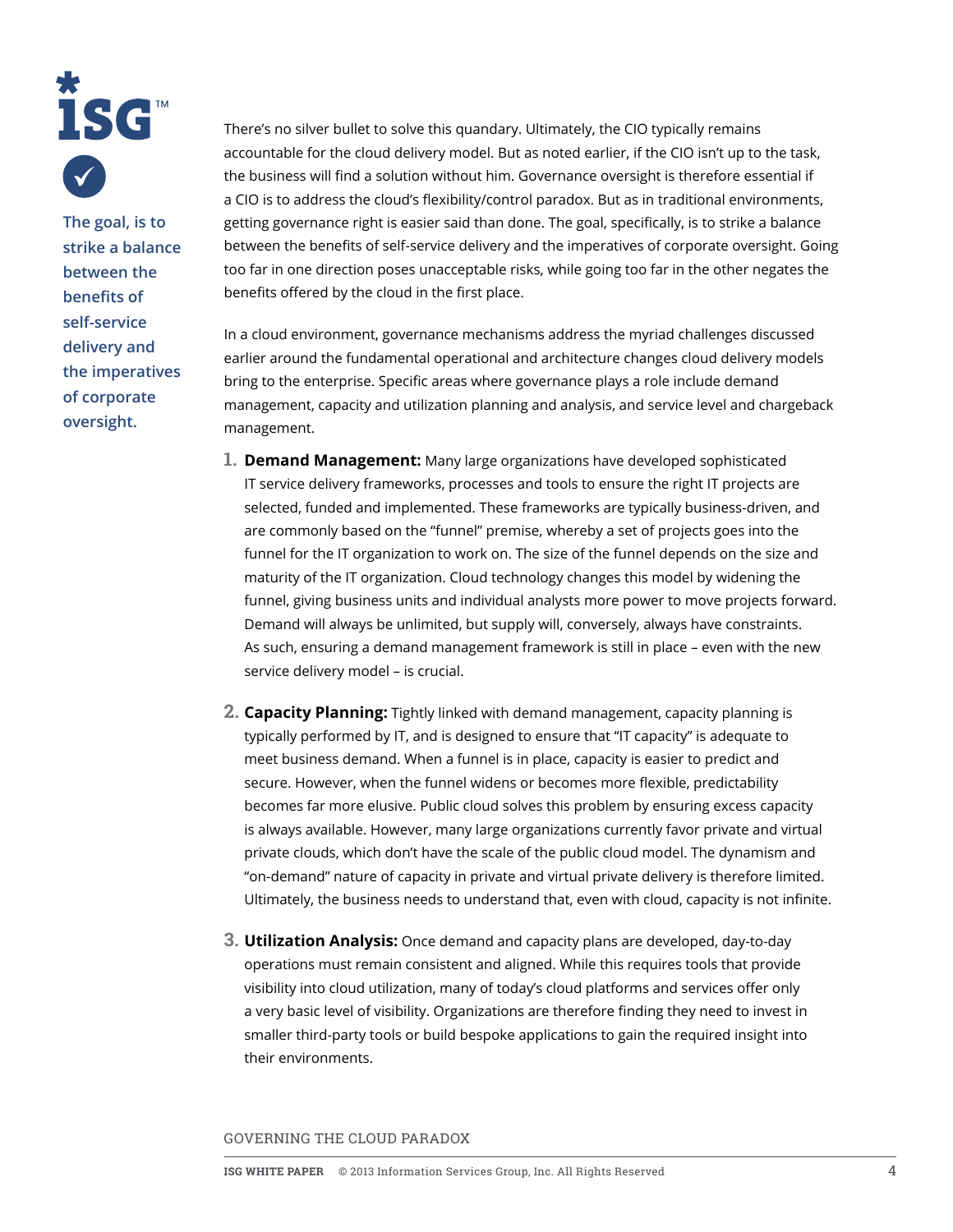

**4. Service Level Management:** Today's cloud service levels tend to reflect the platforms they support: simple and standardized. The price of this standardization is that service levels cannot be easily negotiated or changed. Nonetheless, effective monitoring and management of service levels in a cloud environment is just as critical as in a traditional managed services agreement.

**5. Invoice and Chargeback Management:** Unlike in traditional managed services, cloud costs are very closely linked with business decisions: Use more service, pay higher fees to the cloud vendor; use less service, pay lower fees. Awareness of the consequences of business decisions is therefore critical in this new delivery model, and effective organizations use cloud invoices and associated chargebacks to establish linkages between business decisions and cost outcomes. While the processes involved may seem straightforward, scaling invoice and chargeback management across an enterprise can be a daunting task. Simple questions like, "Is my invoice accurate?" can be exceptionally difficult to answer without effective governance mechanisms and tools in place to ensure visibility.

Effective management of the cloud paradox enables businesses to be smarter about their use of cloud as a new service delivery model, and ensures companies get the expected value from their investment. In many respects, integrating cloud into the service delivery mix is only the first step. The true challenge lies in effectively balancing the "democratization" of IT services via cloud with the need for corporate governance over this new service delivery model.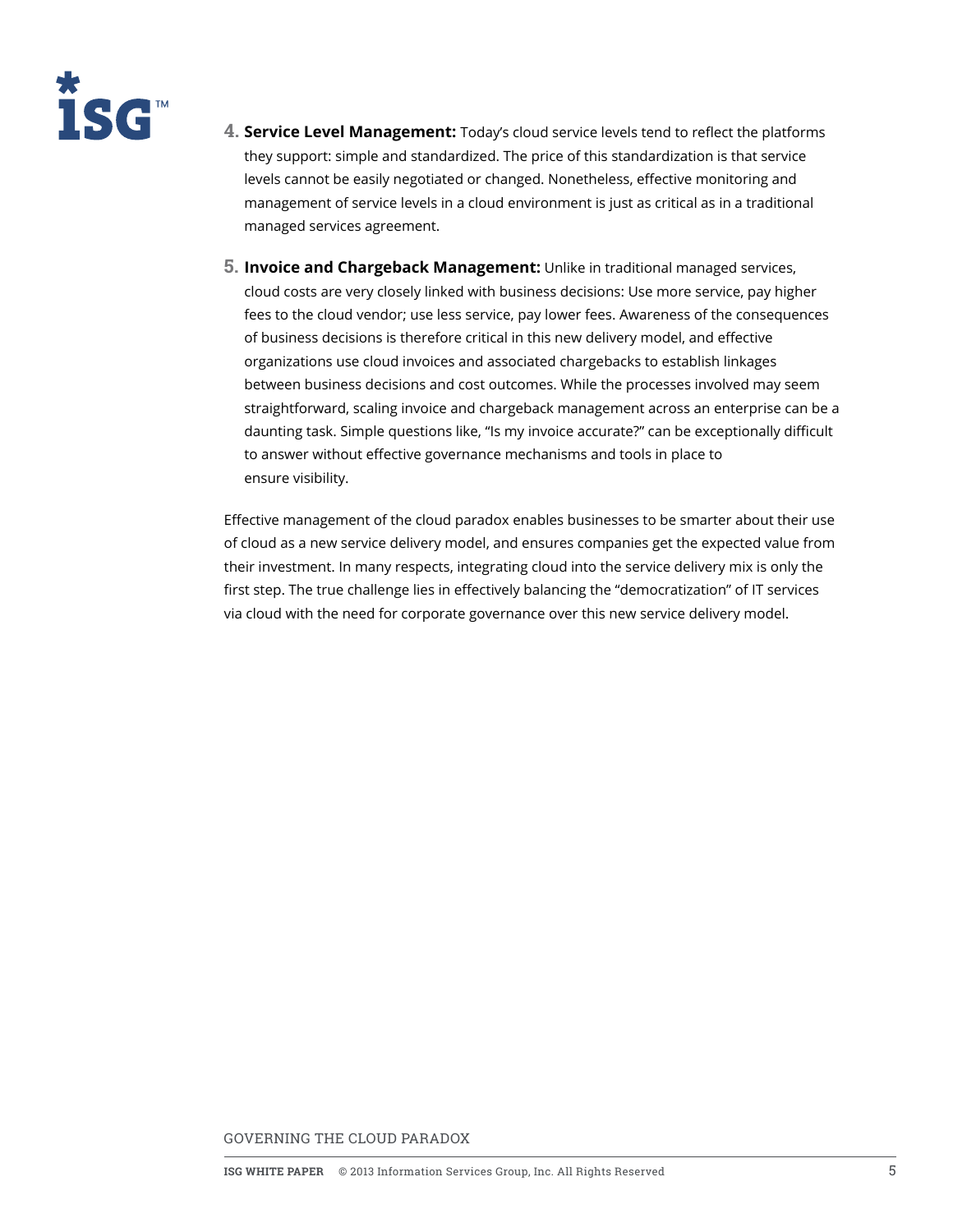## ABOUT THE AUTHOR

#### **GOVERNING THE CLOUD PARADOX Balancing Flexibility and Oversight**

**Published January 3, 2013**



#### **STANTON JONES**

Emerging Technology Analyst, ISG

Stanton helps enterprise IT and sourcing leaders rationalize and capitalize on emerging technology opportunities in the context of the global sourcing industry. He brings extensive knowledge of today's cloud and automation ecosystems, as well as other disruptive trends that are helping to shape and disrupt the business computing landscape. Stanton has been with ISG for more over a decade. During his tenure he has helped clients develop, negotiate and implement cloud infrastructure sourcing strategies, evaluate and select software-as-aservice platforms, identify and implement best-in-class service brokerage models, and assess how the emerging cloud master architecture can be leveraged for competitive advantage. Stanton has also guided a number of leading service providers in the development of nextgeneration cloud strategies. Stanton is a recognized industry expert, and has been quoted in CIO, Forbes and The Times of London. You can follow Stanton on Twitter: @stantonmjones.